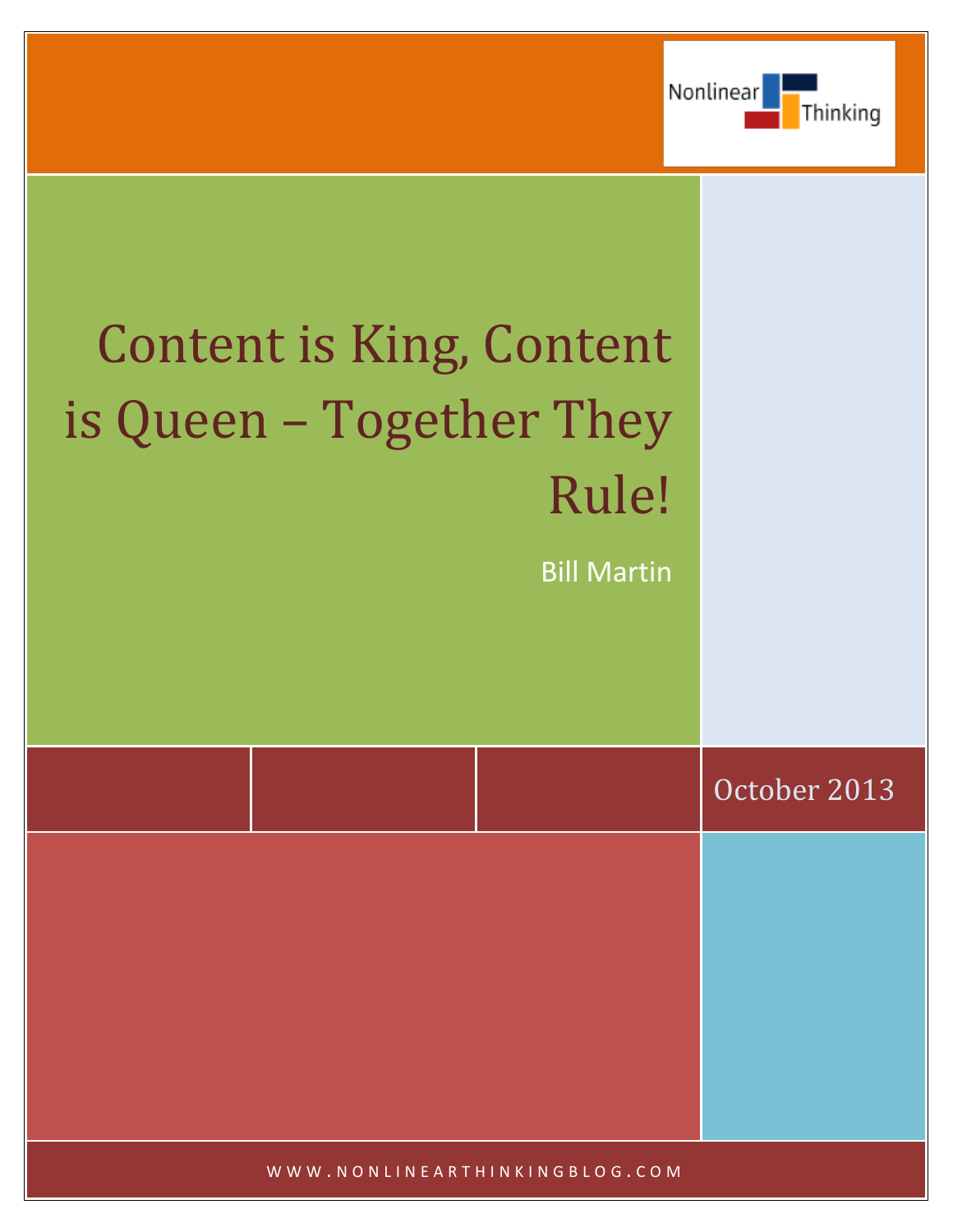

# *Content is King, Context is Queen – Together They Rule!*

*Marketing has always been about choices. What to deliver and the how, where, when and to whom to achieve corporate ends and deliver marketing ROI.*

These continue to be incredibly interesting times for marketers and the marketing models they employ to capture market share, build reputation and communicate the company story. While the objectives, strategies and expected outcomes of marketing activities have not materially changed over the past decade, the impact that technology has had, and continues to have, on how marketing fulfills its mission and agenda cannot be overstated. More to the point, the unrelenting advance of digital and social media platforms, channels, tools and tactics makes the market mix more ephemeral than it has ever been. For marketing professionals (or amateurs, since everyone tends to fancy themselves as marketing savvy), the ability to tolerate ambiguity and accept the increasingly transitory nature of the marketing art and science is perhaps the single most important skill to possess going forward.

Marketing has always been about choices. What to deliver and the how, where, when and to whom to achieve corporate ends and deliver marketing ROI. In the analog world, those choices were made against the portfolio of content – advertisements, collateral, presentations, thought leadership – and the channel options that included TV, radio, direct mail, events and publications based on the revenue plan, marketing budget and target audience.

Now that digital/social/mobile media has redefined the way organizations and their communities of interest interact, marketing has entered a transitional era that is engendering both evolutionary and revolutionary methods to deliver the organization's value propositions, manifest a continuing dialogue and ensure that interested parties remain engaged throughout the decision-making process.

Emerging from this dynamic environment, and driven by the growing need to influence target audiences closer to their decision points, is a more profound emphasis on developing and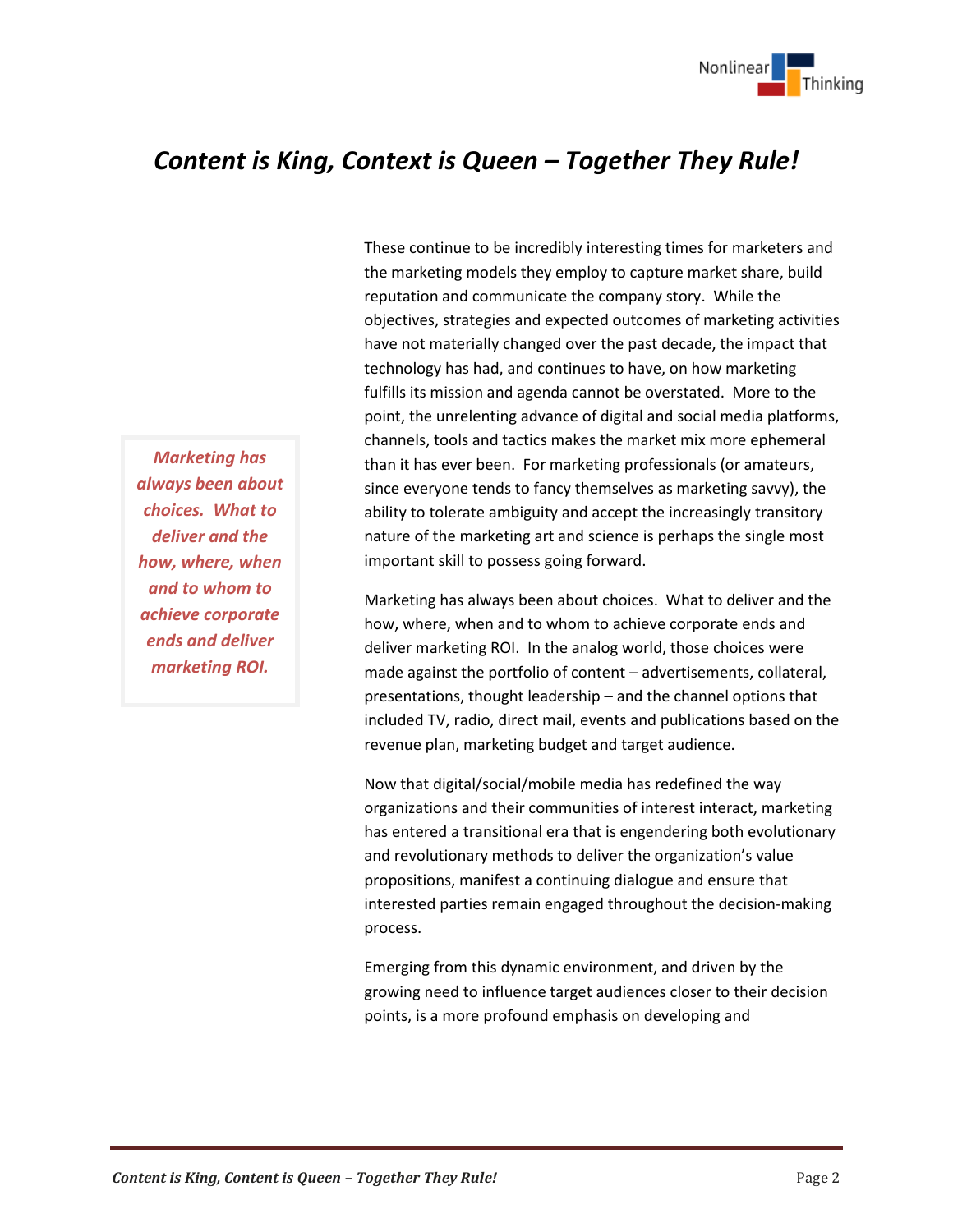

disseminating meaningful content. Content, in one form or another, has always been the lingua franca of successful marketing but as the volume and variety of viable communication channels has exploded with advent of digital, social and mobile media, the challenge to deliver has become more pronounced.

But content only realizes whatever inherent value it possesses when it crosses the horizon of those targeted consumers, users and buyers at resonant points in the purchasing/procurement cycle. That is why context is becoming the coin of the realm in new era marketing models. Content provides meaning while context provides currency. Content, by its very nature, is enduring or should be – a white paper, case study, video, e-book or how-toguide. Its shelf-life is ideally and hopefully measured in months, if not years. Context is ephemeral and generally unique.

The increasingly digital marketing model requires that content be guided by context, that whatever target audience is to be engaged should be researched, modeled and monitored so that the most resonant content is delivered to the most prospective candidates at the most optimal time. Ideally, this window materializes when the prospect is experiencing the greatest need (Pain), possesses the greatest sense of what will address that need (Value), and has the ready facility to execute a transaction.

That far too many marketers still don't appreciate that content has become the most valuable asset in their arsenal remains highly problematic. That those marketers who recognize the importance of content but have not incorporated the notion of context into their market development equation is potentially life threatening.

## **Content is King**

Content has always been the central evocation of the organization's marketing strategy. Whether through traditional analog media channels, creative hard-copy collateral, event-driven presentations or provocative thought leadership pieces, content articulates the who, what, why, when and how of the business to its varying constituencies. Even in less disciplined organizations, the focus on promoting a market position, creating a brand presence, and

*But content only realizes whatever inherent value it possesses when it crosses the horizon of those targeted consumers, users and buyers at resonant points in the purchasing/ procurement cycle.* 

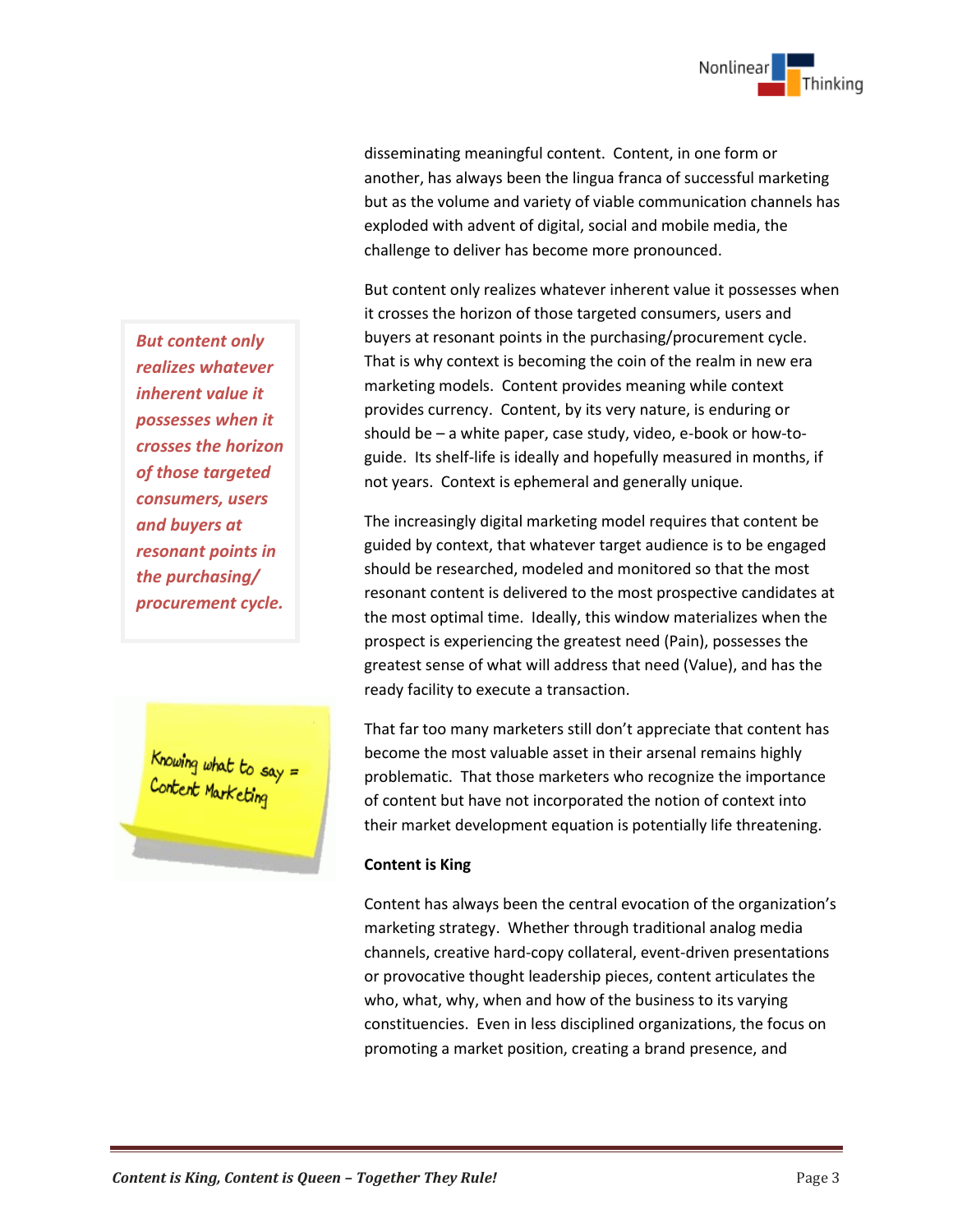

defining propositions for the value the organization intends to deliver has resulted in a de facto content strategy. While content is only one means to an end, more focused and creative content strategies have generally delivered more robust ends.

The establishment of digital marketing and, more recently, the emergence of social and mobile media marketing have significantly elevated the importance of content in the marketing model and mix for each and every type of organization. In today's consumer marketplace, whether business-to-consumer (B2C) or business-tobusiness (B2B), the power of initial and continuing engagement rests with the prospective buyer. Traditional outbound marketing channels have been aggressively truncated and replaced with an inbound channel that must encourage the audience to select an option that offers the quality of information necessary to form an opinion on the path to making a decision. To bias that choice towards the organization's products and services is the role of quality content.

The challenge today is shifting the marketing mindset regarding what constitutes quality and resonant content away from the tradition of flashy and creative advertising and collateral and towards a notion of content that requires no bells and whistles to be engaging. That necessitates a strategy and a commitment to invest in content that articulates the unique value the offering represents, telling the story in the cleanest and most concise manner possible. That sounds simple but old habits die hard. If marketing can make you laugh or tug at your heartstrings, it has succeeded in creating an emotional response. Does that make you want to buy the products or use the service? Perhaps, but if someone is experiencing some pain that is increasing in intensity, they want something that addresses that pain. That "something" should be the proposition for purchasing the product/service delivered via content that articulates that value and that should be easily accessible on the prospect's terms. The value proposition is not the salve for the pain. The value proposition is what the salve does to the pain.

Content, in a very real sense, has become the currency of marketing for both analog and digital platforms. It possesses

*The challenge today is shifting the marketing mindset regarding what constitutes quality and resonant content away from the tradition of flashy and creative advertising and collateral and towards a notion of content that requires no bells and whistles to be engaging.*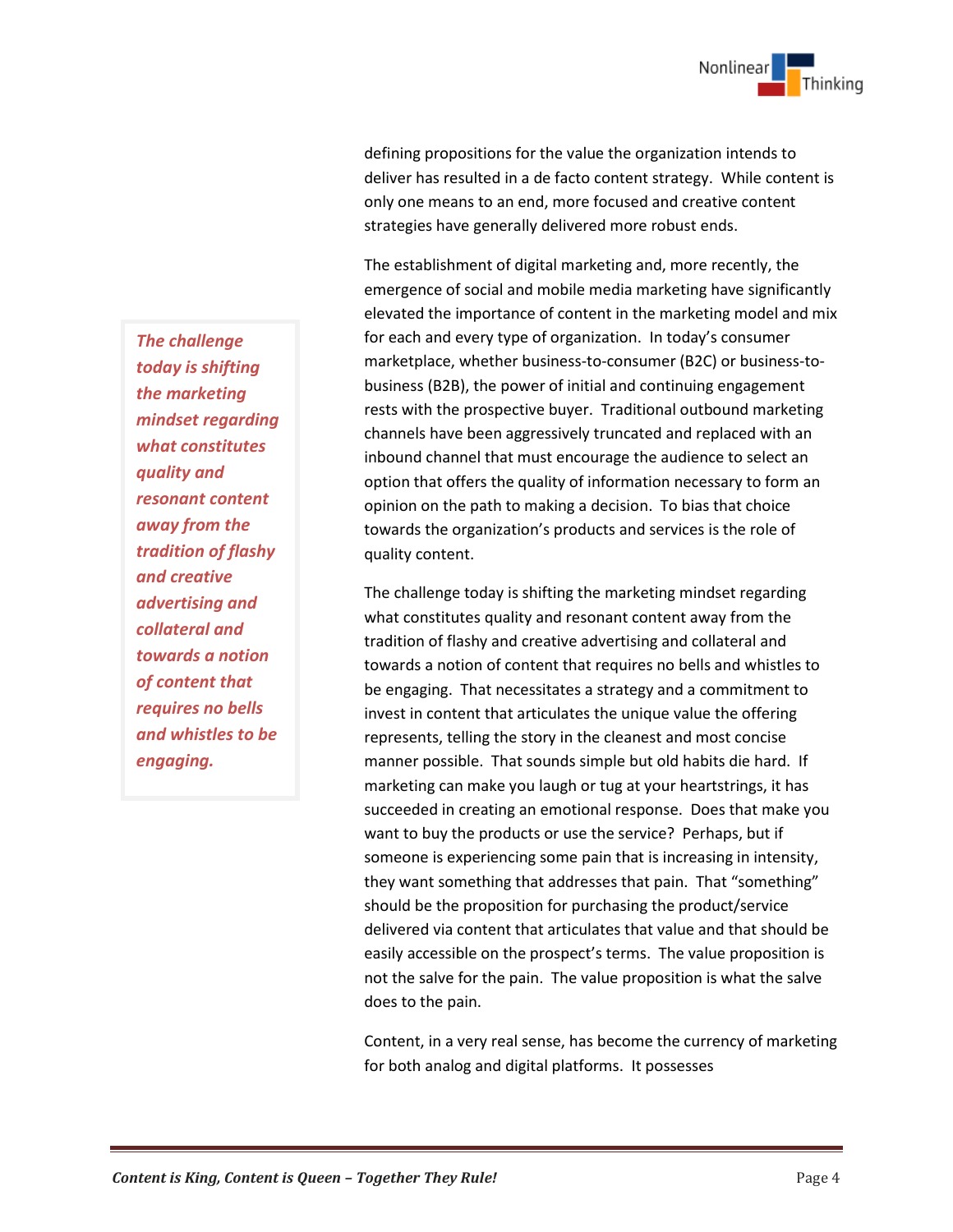

inherent and intrinsic value when it succeeds in communicating the proposition the organizational business model is constructed to deliver with its products and/or services. The very best content also possesses a shelf life that allows it to be reused and re-purposed over time in multiple initiatives via multiple channels. Great content is a function of what you say amplified by how you say it – the difference between a compelling story and a snoozer.

### **Context is Queen**

If content is the currency of marketing, then context is how smart organizations will increasingly be spending that currency going forward. Context is the dirty little secret in the new, increasingly digital marketing model. As more people connect via an expanding array of devices – desktop, laptop, tablet, mobile phone, smart TV, iWatch, GoogleGlass – the always-on, real-time connection to the market makes context – the who, what, where, when and how – much easier to understand and act on via context-aware computing platforms and data analysis.

Context amplifies the value of content by providing a frame of reference for engaging individuals or groups in a more natural and timely way. A content strategy that aligns content and content delivery with the time and space-sensitive position of the target should change or influence consumer behavior. More simply, context marketing is delivering the right content to the right people at the right time. However valuable a piece of content might be prima facie, its value is diminished when delivered at the wrong point in an individual or organization's decision process.

Context is now emerging as the key differentiator for marketing organizations as they attempt to reach out and touch prospects with content that dovetails nicely with key inflection points in the decision process. This is a direct result of extraordinary leaps in connectivity that not only bring people and organizations closer together but also gather incredible volumes of data, both real-time and historical, on prospective customers. Connectivity enables realtime and ubiquitous access via both fixed and mobile devices and the generation of "always on" engagement. Data, or "big data" in the parlance of the moment, includes more than time and location when developing a holistic context. Context depends on a wealth

Knowing when to say it<br>= Context Marketing

*Context is now emerging as the key differentiator for marketing organizations as they attempt to reach out and touch prospects with content that dovetails nicely with key inflection points in the decision process.*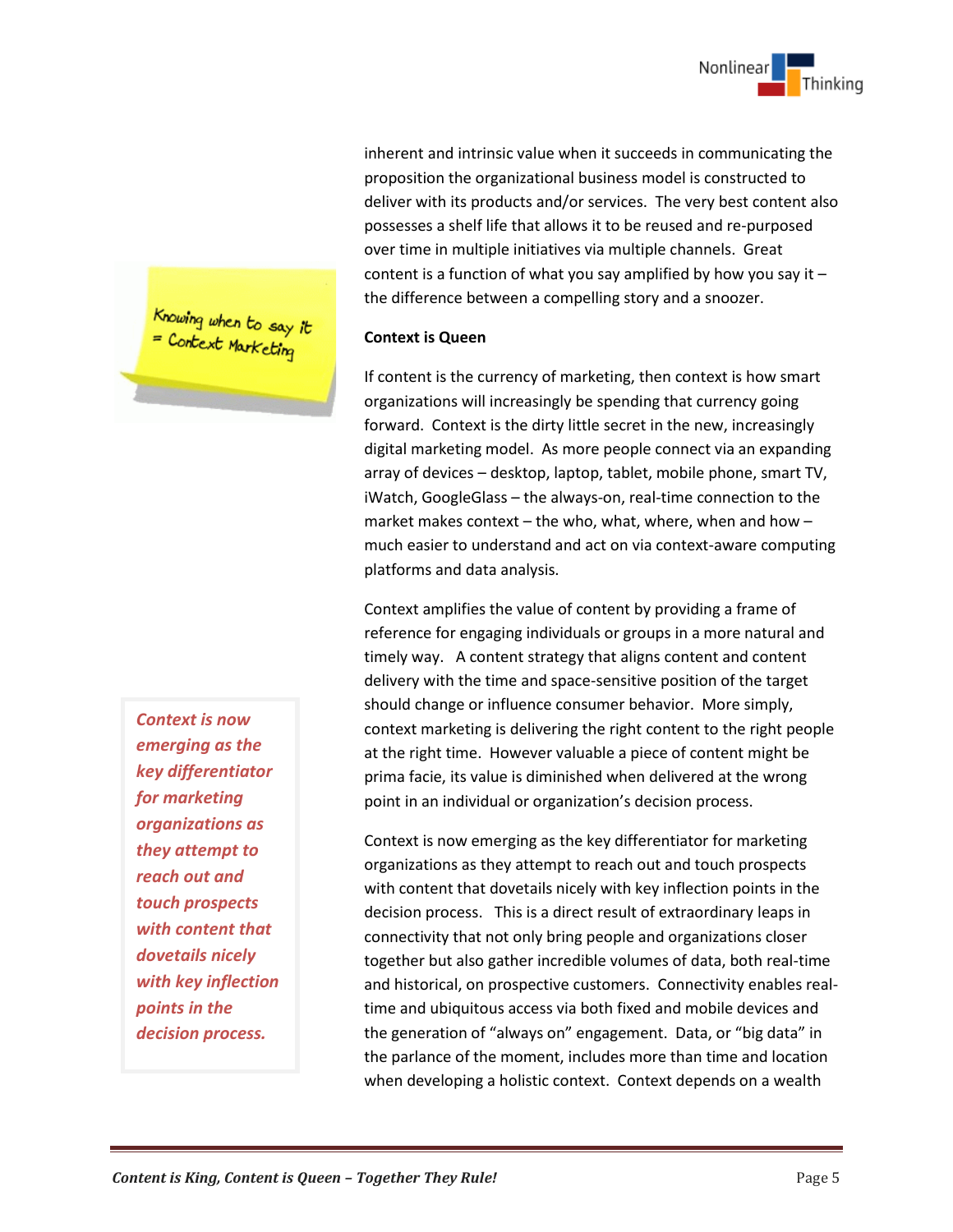

of information extracted from economic, social, cultural, emotional, and environmental factors. The challenge, and the opportunity, is that context is dynamic. The dynamic could be as simple as attempting to deliver relevant content to a mobile user as they move through a mall and their near-term needs and wants change as the pass different stores.

But this is really nothing new. Context has always been a key element of marketing success. What is different is the level of intensity and focus being allocated to understanding and leveraging context in the marketing model. Add context to traditional marketing and you create a more personalized and relevant interaction with an individual or group.

### **Together They Rule!**

To bottom line this, as we used to say, content marketing is knowing what to say and context marketing is knowing when to say it. That very few organizations are actually executing a contextinformed content strategy should not come as a surprise. In a kind of "learn to crawl before you walk and learn to walk before you run" evolution, far too many companies have yet to make content development the beating heart of marketing. Those happy few that have split the atom on content are now challenged with a digital universe that is always on, highly mobile, multi-device/platform and capable of generating extraordinary volumes of data on each and every sentient being. Successfully architecting the content model that effectively leverages context should remain, at least in the near-term, as both a Holy Grail and competitive line of demarcation.

Content and context are now fundamental to the effective building of brand. One could argue that they always have been but that would avoid a couple of sharp truths. We have never been possessed of so many dynamic channels through which to distribute content and we have never possessed the quantity and quality of data that allows for the narrow defining of buyer personas that this digital marketplace provides. Importantly, the investment and application of a content and context strategy should not be viewed as a short-term campaign or initiative. To be effective as a strategy and/or tactic, content and context marketing must build relationships incrementally over time, developing trust and

*We have never been possessed of so many dynamic channels through which to distribute content and we have never possessed the quantity and quality of data that allows for the narrow defining of buyer personas that this digital marketplace provides.*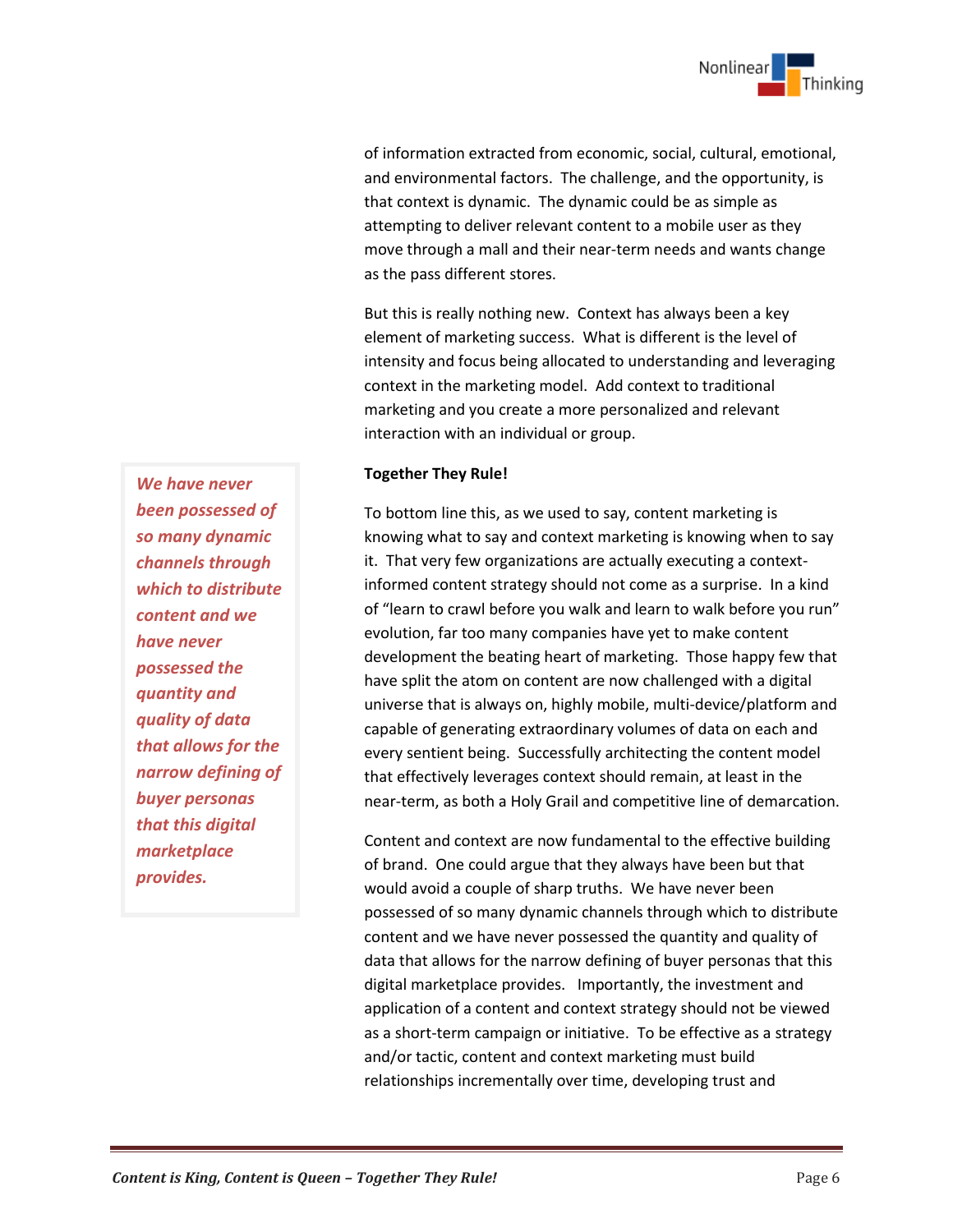emotional connection. This is brand building at its core – managing how and what someone thinks about you.

It is also about more than just being a social business, a digital business or a mobile business. The past fifteen years have launched an inexorable journey from the dominance of the outbound model to the emergence of the inbound model. Consumers want to interact on their terms and that means delivering meaningful value to them when they want it, where they want it, and how they want it. Consumers have embraced the new forms of digital, social, and mobile media and are increasingly comfortable with those channels and platforms. But, it is relevant content and meaningful context that nurture deeper, more lasting relationships and deliver greater customer lifetime value.

Content is king because no other asset a company creates or procures possesses the power to change perceptions in a way that moves people to make the "right" choice in the decision making process. Managed strategically, content can be leveraged and repurposed to address multiple opportunities over long periods of time. It is enduring. Context is queen because content by itself too often fails to realize its potential, deliver its expected ROI, and change the minds it was intended to change. Context humanizes the interaction, makes it timely and relevant, and serves to overcome buyer inertia. But context has no real shelf life. It is ephemeral.

Establishing an integrated approach to content and context allows an organization to tell the story they want to tell to the people they want to hear it at a point in the relationship that is optimal for both parties. The challenge with content has always been about creating something that is relevant, valuable, and engaging while also possessing a reasonable shelf life. The challenge with context is that it moves at lightning speed with a dynamism that shrinks the window for achieving the envisioned impact. Both elements require an ever greater understanding of the consumer that, for many organizations, is currently out of reach. But this is the new normal for content marketing, and for marketing in general. However embryonic their effort, organizations must embrace and invest in

*Establishing an integrated approach to content and context allows an organization to tell the story they want to tell to the people they want to hear it at a point in the relationship that is optimal for both parties.*